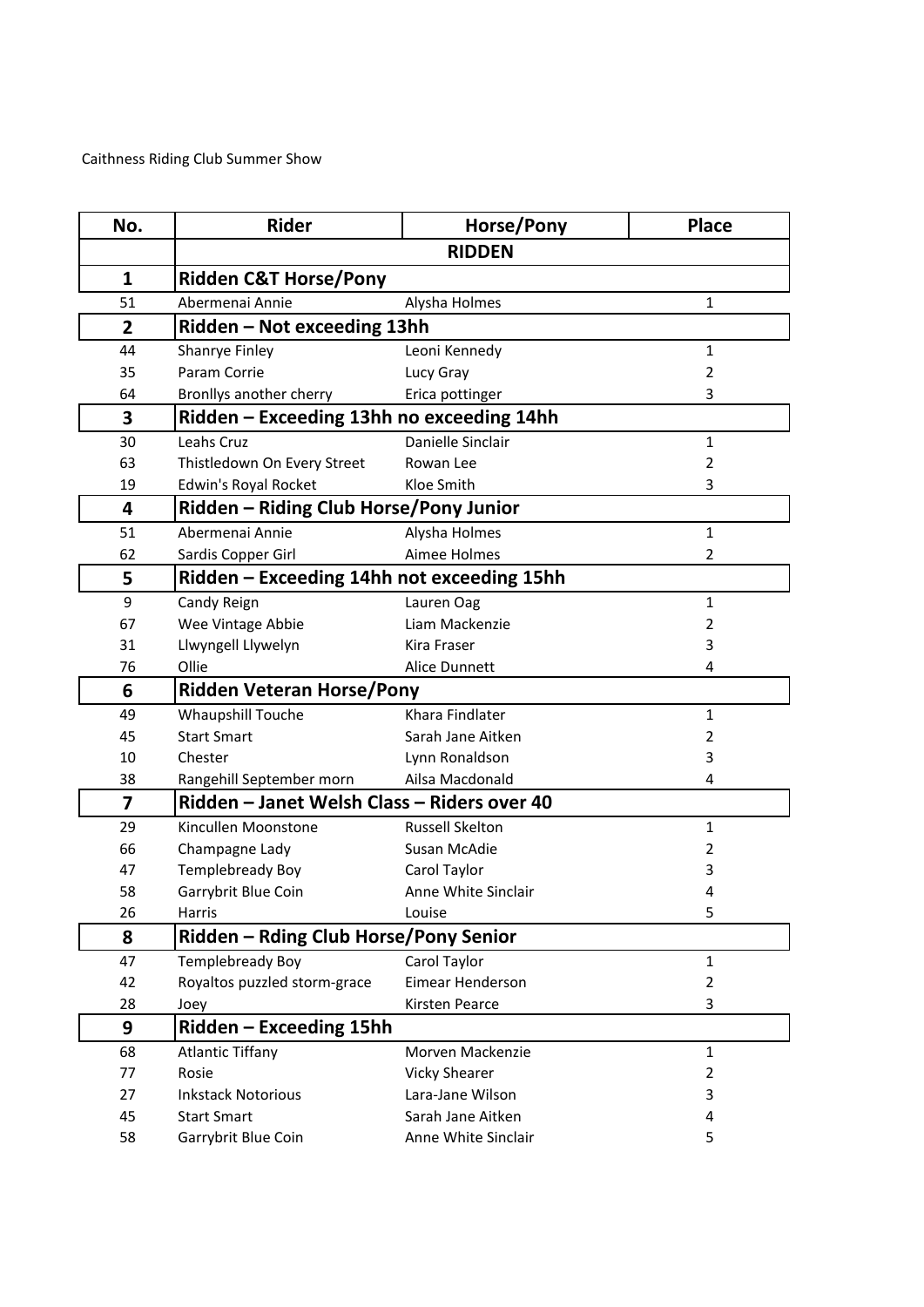| 42             | Royaltos puzzled storm -grace           | Eimear Henderson       | 6              |  |
|----------------|-----------------------------------------|------------------------|----------------|--|
| 41             | Riley                                   | carly fitzhugh         | $\overline{7}$ |  |
| 9a             | <b>Ridden - Coloured Horse/Pony</b>     |                        |                |  |
| 49             | Whaupshill Touche                       | Khara Findlater        | $\mathbf{1}$   |  |
| 77             | Rosie                                   | <b>Vicky Shearer</b>   | $\overline{2}$ |  |
| 6              | Bobby's choice                          | Nicola Manson          | 3              |  |
| 66             | Champagne Lady                          | Susan McAdie           | 4              |  |
| 10             | Ridden – Lead Rein Pony                 |                        |                |  |
| 36             | Popalbee Minnie Mouse                   | Ailsa Coghill          | $\mathbf{1}$   |  |
| 23             | Forlan Honey Dundandy                   | Rachel MacGregor       | $\overline{2}$ |  |
| 17             | <b>Cosford Peridot</b>                  | Anna Cameron           | 3              |  |
| 11             | Ridden - 4/5 Year Old Ridden Horse/Pony |                        |                |  |
| 9              | Candy Reign                             | Lauren Oag             | $\mathbf{1}$   |  |
| 56             | <b>Drumroe Rory</b>                     | Alysha Holmes          | $\overline{2}$ |  |
| 18             | Drumcrave Laddie                        | Lynne Sutherland       | 3              |  |
| 50             | Willow                                  | Louise                 | 4              |  |
| 11a            | Ridden - Cob Type                       |                        |                |  |
| 29             | Kincullen Moonstone                     | <b>Russell Skelton</b> | $\mathbf{1}$   |  |
| 43             | Sergeant pepper                         | Ailsa Macdonald        | 2              |  |
| 12             | Ridden - M&M Small Breeds               |                        |                |  |
| 63             | Thistledown On Every Street             | Rowan Lee              | $\mathbf{1}$   |  |
| 54             | <b>Beinn Theine</b>                     | Megan gillon           | $\overline{2}$ |  |
| 62             | Sardis Copper Girl                      | Aimee Holmes           | 3              |  |
| 64             | Bronllys another cherry                 | Erica pottinger        | 4              |  |
| 13             | Ridden - M&M Large Breeds               |                        |                |  |
| 70             | Llynhelyg Lady Cilla                    | Morven Mackenzie       | $\mathbf{1}$   |  |
| 69             | Llanidan Bonheddwr                      | Liam Mackenzie         | $\overline{2}$ |  |
| 16             | Corha's Carly                           | Mey Cameron            | 3              |  |
| 31             | Llwyngell Llywelyn                      | Kira Fraser            | 4              |  |
| 40             | Rhoswen Glyndwr                         | Erin Mackenzie         | 5              |  |
| 12             | Clifford Blue Chip                      | Gabby ivey             | 6              |  |
| 48             | <b>Trendy Lexus</b>                     | Lauren Oag             | 7              |  |
| 38             | Rangehill September morn                | Ailsa Macdonald        | 8              |  |
| 76             | Ollie                                   | Alice Dunnett          | 9              |  |
|                |                                         |                        |                |  |
|                |                                         | <b>INHAND</b>          |                |  |
| 18             | <b>Inhand C&amp;T Horse/Pony</b>        |                        |                |  |
| $\overline{2}$ | <b>Ballinglen Caoimhe Pet</b>           | Lorna Calder           | $\mathbf{1}$   |  |
| 7              | Cairn's Nena                            | Natalie Macdonald      | 2              |  |
| 19             | <b>Inhand - Youngstock</b>              |                        |                |  |
|                | Lythmore Limited Edition                | <b>Vicky Shearer</b>   | $\mathbf{1}$   |  |
| 11             | Chubarry Chazz                          | <b>Tony Rirdsall</b>   | C              |  |

| 19 | Inhand - Youngstock          |                      |  |
|----|------------------------------|----------------------|--|
|    | Lythmore Limited Edition     | <b>Vicky Shearer</b> |  |
| 11 | Chubarry Chazz               | <b>Tony Birdsall</b> |  |
| 20 | Inhand - Coloured Horse/Pony |                      |  |
| 66 | Champagne Lady               | Susan McAdie         |  |
|    |                              |                      |  |
|    |                              |                      |  |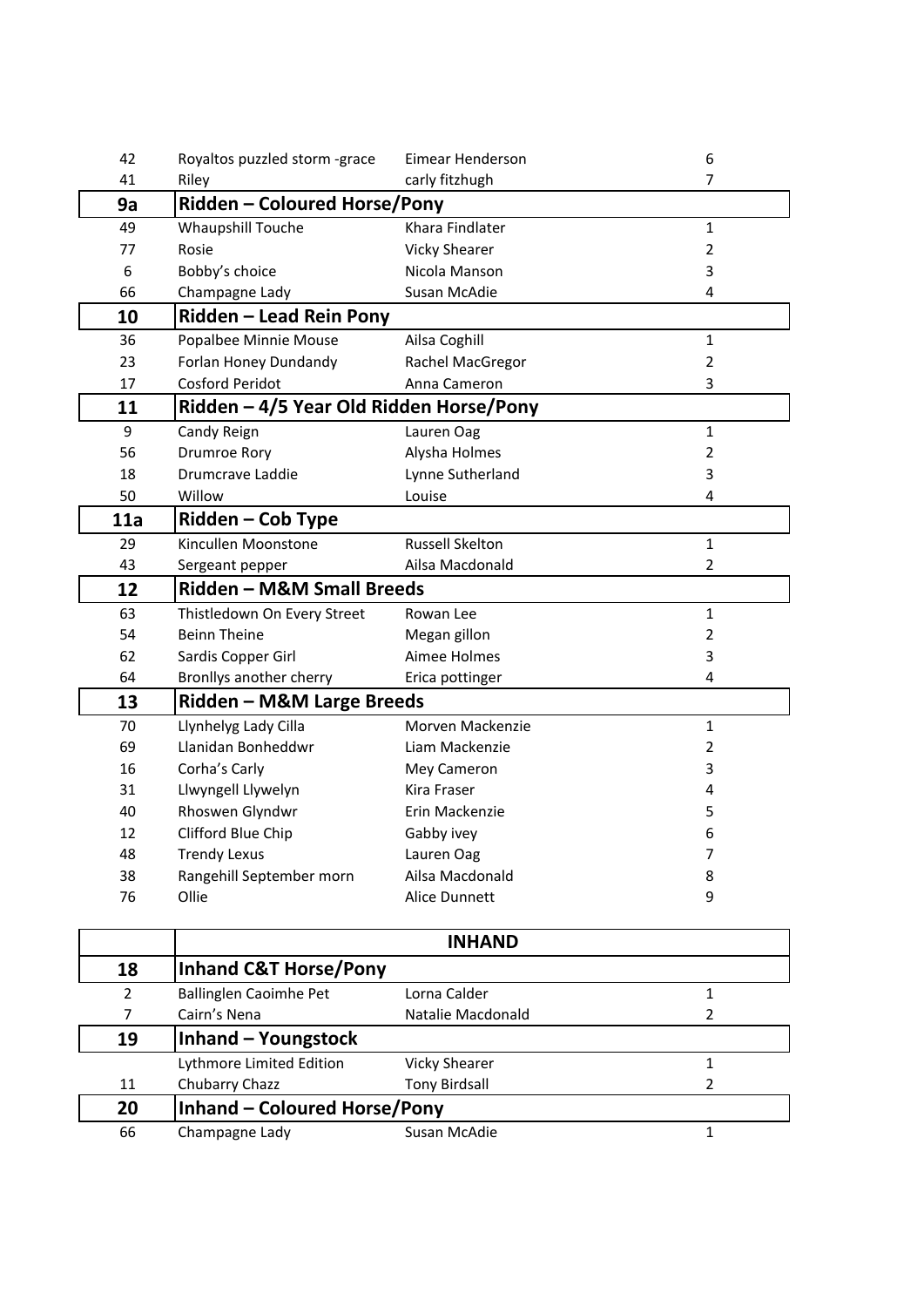| 21             | Inhand - Cob Type                     |                        |                |
|----------------|---------------------------------------|------------------------|----------------|
| 66             | Champagne Lady                        | Susan McAdie           | $\mathbf{1}$   |
| 53             | Beinn nan Coireags Rosie              | Eimear Henderson       | $\overline{2}$ |
| 22             | Inhand - Horse over 14.2hh            |                        |                |
| 68             | <b>Atlantic Tiffany</b>               | Morven Mackenzie       | $\mathbf{1}$   |
| 21             | Fairlawn Zara                         | <b>Ashley Anderson</b> | $\overline{2}$ |
| 34             | Minyfford Eduardo                     | Lauren Ross            | 3              |
| 23             | Inhand $-$ Veteran $-$ 15yrs and over |                        |                |
| 23             | Forlan Honey Dundandy                 | Rachel MacGregor       | $\mathbf{1}$   |
| 35             | Param Corrie                          | Lucy Gray              | $\overline{2}$ |
| 39             | Rangehill September morn              | Courtney adamson       | 3              |
| 46             | Strothersdale Lord Of The Glen        | Lisa Allan             | 4              |
| 20             | Eiger Grundy                          | Ellen Finnigan         | 5              |
| 24             | Inhand - Pony under 14.2hh            |                        |                |
| 44             | Shanrye Finley                        | Leoni Kennedy          | $\mathbf 1$    |
| 19             | Edwin's Royal Rocket                  | Kloe Smith             | $\overline{2}$ |
| 40             | Rhoswen Glyndwr                       | Erin Mackenzie         | 3              |
| 76             | Ollie                                 | Alice Dunnett          | 4              |
| 25             | <b>Inhand - M&amp;M Small Breeds</b>  |                        |                |
| 64             | Bronllys another cherry               | Erica pottinger        | 1              |
| 62             | Sardis Copper Girl                    | Aimee Holmes           | $\overline{2}$ |
| 20             | Eiger Grundy                          | Ellen Finnigan         | 3              |
| 26             | <b>Inhand - M&amp;M Large Breeds</b>  |                        |                |
| 70             | Llynhelyg Lady Cilla                  | Morven Mackenzie       | 1              |
| 52             | <b>Bailey</b>                         | Fearne McCarthy        | $\overline{2}$ |
| $\overline{7}$ | Cairn's Nena                          | Natalie Macdonald      | 3              |
| 40             | Rhoswen Glyndwr                       | Erin Mackenzie         | 4              |
| 18             | Drumcrave Laddie                      | Lynne Sutherland       | 5              |
| 76             | Ollie                                 | Alice Dunnett          | 6              |
| 34             | Minyfford Eduardo                     | Lauren Ross            | 7              |
| 39             | Rangehill September morn              | Courtney adamson       | 8              |
| 59             | <b>Hillgarth Dexter</b>               | Lorraine Jones         | 9              |
| 14             | Cloontuskert Orga Mist                | Erin Hewitson          | 10             |

|    |                           | <b>WORKING HUNTER</b> |   |
|----|---------------------------|-----------------------|---|
| 27 | WH-Senior 55cm            |                       |   |
| 43 | Sergeant pepper           | Ailsa Macdonald       |   |
| 28 | $WH -$ Senior 60 - 70cm   |                       |   |
| 45 | <b>Start Smart</b>        | Sarah Jane Aitken     |   |
| 16 | Corha's Carly             | Mey Cameron           | 2 |
| 15 | Cookie Bain               | Alison Wild           | 3 |
| 6  | Bobby's choice            | Nicola Manson         | 4 |
| 29 | $WH -$ Senior 75 - 85cm   |                       |   |
| 27 | <b>Inkstack Notorious</b> | Lara-Jane Wilson      |   |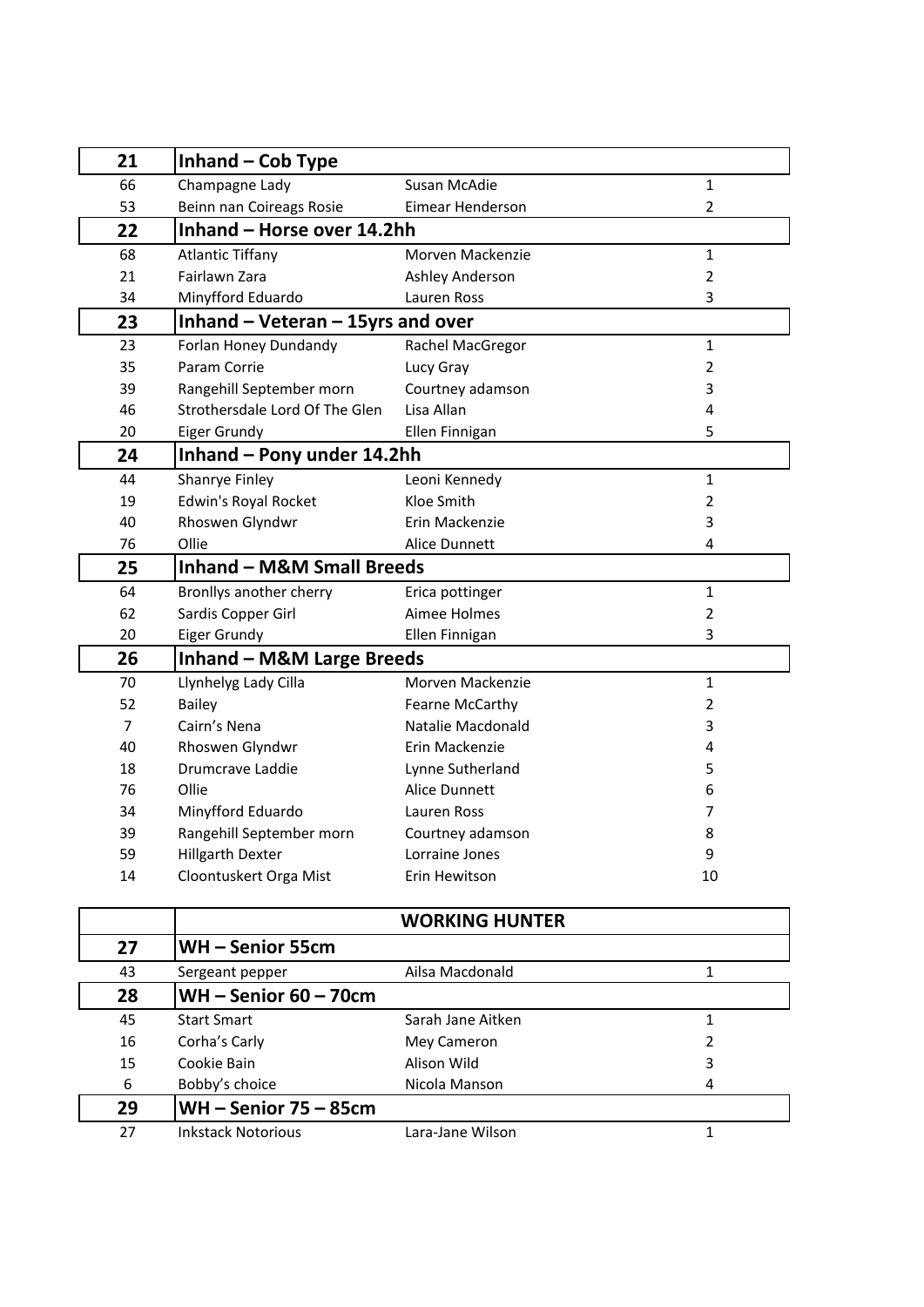| 40 | Rhoswen Glyndwr             | Erin Mackenzie        | 2              |
|----|-----------------------------|-----------------------|----------------|
| 54 | <b>Beinn Theine</b>         | Megan gillon          | 3              |
| 25 | Greannanstown Soolmoy Harry | Ruth Alexander        | 4              |
| 30 | <b>WH-Senior 90-100cm</b>   |                       |                |
| 54 | Beinn theine                | Megan gillon          | $\mathbf{1}$   |
| 24 | <b>Future King</b>          | Jordan Crawford       | 2              |
| 31 | WH-Senior 105-110cm         |                       |                |
|    | <b>Future King</b>          | Jordan Crawford       | 1              |
| 32 | WH-Junior 55cm              |                       |                |
| 37 | Popalbee Minnie Mouse       | Leoni kennedy         | $\mathbf{1}$   |
| 35 | Param Corrie                | Lucy Gray             | $\overline{2}$ |
| 33 | <b>WH-Junior 60-70cm</b>    |                       |                |
| 52 | <b>Bailey</b>               | Fearne McCarthy       | $\mathbf{1}$   |
| 44 | Shanrye Finley              | Leoni kennedy         | 2              |
| 55 | <b>Campion Celebration</b>  | <b>Emily Campbell</b> | 3              |
|    | Wee Vintage Abbie           | Liam Mackenzie        | 4              |
| 34 | <b>WH-Junior 75-85cm</b>    |                       |                |
| 52 | <b>Bailey</b>               | Fearne McCarthy       | $\mathbf{1}$   |
|    | Llanidan Bonheddwr          | Liam Mackenzie        | 2              |
| 60 | Mockbeggar Rich Tea         | <b>Emily Campbell</b> | 3              |
| 48 | <b>Trendy Lexus</b>         | Lauren Oag            | 4              |
| 35 | WH-Junior 90-100cm          |                       |                |
| 40 | Rhoswen Glyndwr             | Erin Mackenzie        | $\mathbf{1}$   |
|    | Mockbeggar Rich Tea         | <b>Emily Campbell</b> | 2              |
| 9  | Candy Reign                 | Lauren Oag            | 3              |
| 30 | Leahs Cruz                  | Danielle Sinclair     | 4              |
|    |                             | <b>SHOW JUMPING</b>   |                |
|    |                             |                       |                |
| 37 | <b>SJ-Lead Rein</b>         |                       |                |
| 23 | Forlan Honey Dundandy       | Rachel MacGregor      | 1              |
|    | <b>Cosford Peridot</b>      | Anna Cameron          | $\overline{2}$ |
| 64 | Bronllys another cherry     | Erica pottinger       | 3              |
| 38 | $SI - 55cm$                 |                       |                |
| 35 | Param Corrie                | Lucy Gray             | $\mathbf{1}$   |
| 62 | Sardis Copper Girl          | Aimee Holmes          | 2              |
| 19 | Edwin's Royal Rocket        | Kloe Smith            | 3              |
| 39 | $SI - 65cm$                 |                       |                |
|    | Corha's Carly               | Mey Cameron           | $\mathbf{1}$   |
|    | Fawkes                      | <b>Ruth Alexander</b> | 2              |
|    | Wee Vintage Abbie           | Liam Mackenzie        | 3              |
| 47 | Templebready Boy            | Carol Taylor          | 4              |
|    | Mills of Eden               | Ellen Finnigan        | 5              |
| 40 | $SI - 75cm$                 |                       |                |
| 51 | Abermenai Annie             | Alysha Holmes         | $\mathbf{1}$   |